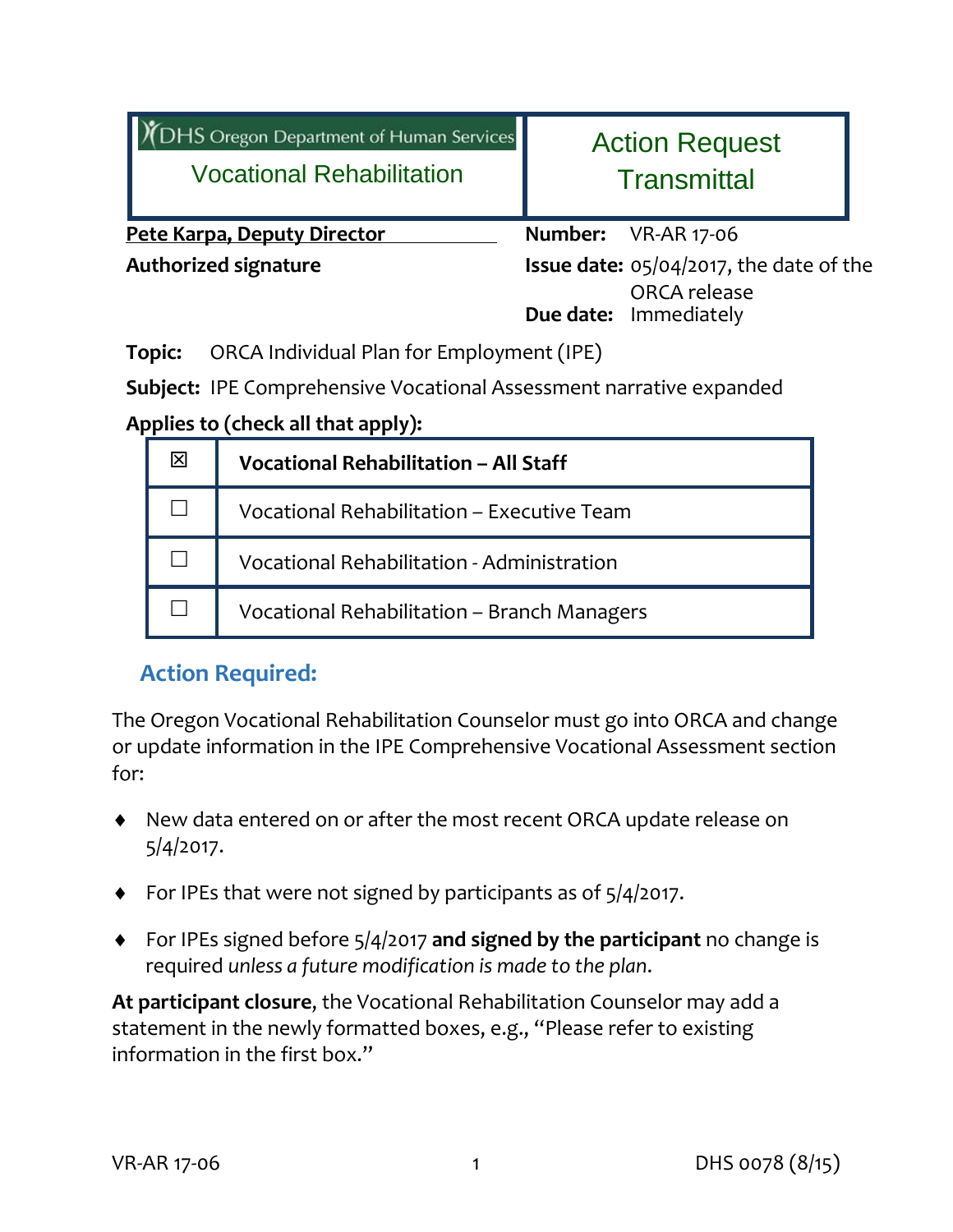### **Procedures:**

The new IPE Comprehensive Vocational Assessment section for data has six narrative boxes. Provide a narrative to the new questions.

The IPE is considered a legal document.

♦ Do not enter "xxx" in the empty boxes. Leave the box empty if there is no information.

The set of questions are to be answered, by box, are:

- ♦ **New Interests:** Why and how did they choose this goal? What do they love or want to do for work? Hobbies?\*
- ♦ **New Concerns:** What are the client's concerns about working? (Child care, safety issues, transportation, having enough experience, etc.)\*
- ♦ **New Priorities:** What are the client's priorities? (Working as soon as possible, career advancement, wage level, working in a certain occupational area, geographic area, etc.)\*
- ♦ **New Resources/supports:** What resource or support systems does the person have that will help them obtain employment? (Family, friends, church group, other agencies, public benefits, income source, etc.)\*
- ♦ **Strengths, abilities, capabilities, and transferrable skills:** What skills or soft skills does the person bring to this vocational goal? What are they very good at and enjoy? What skills have they used on other jobs that will help them in this goal?\*
- ♦ **Discuss Labor Market Information Job Characteristics**\*
- ♦ **What steps are needed to reach the employment goal?**

Ask your Branch Manager for clarification.

## **Field/stakeholder review:**

 $\boxtimes$  Yes  $\Box$  No

If yes, reviewed by: SRC Policy Committee (5/22/2017)